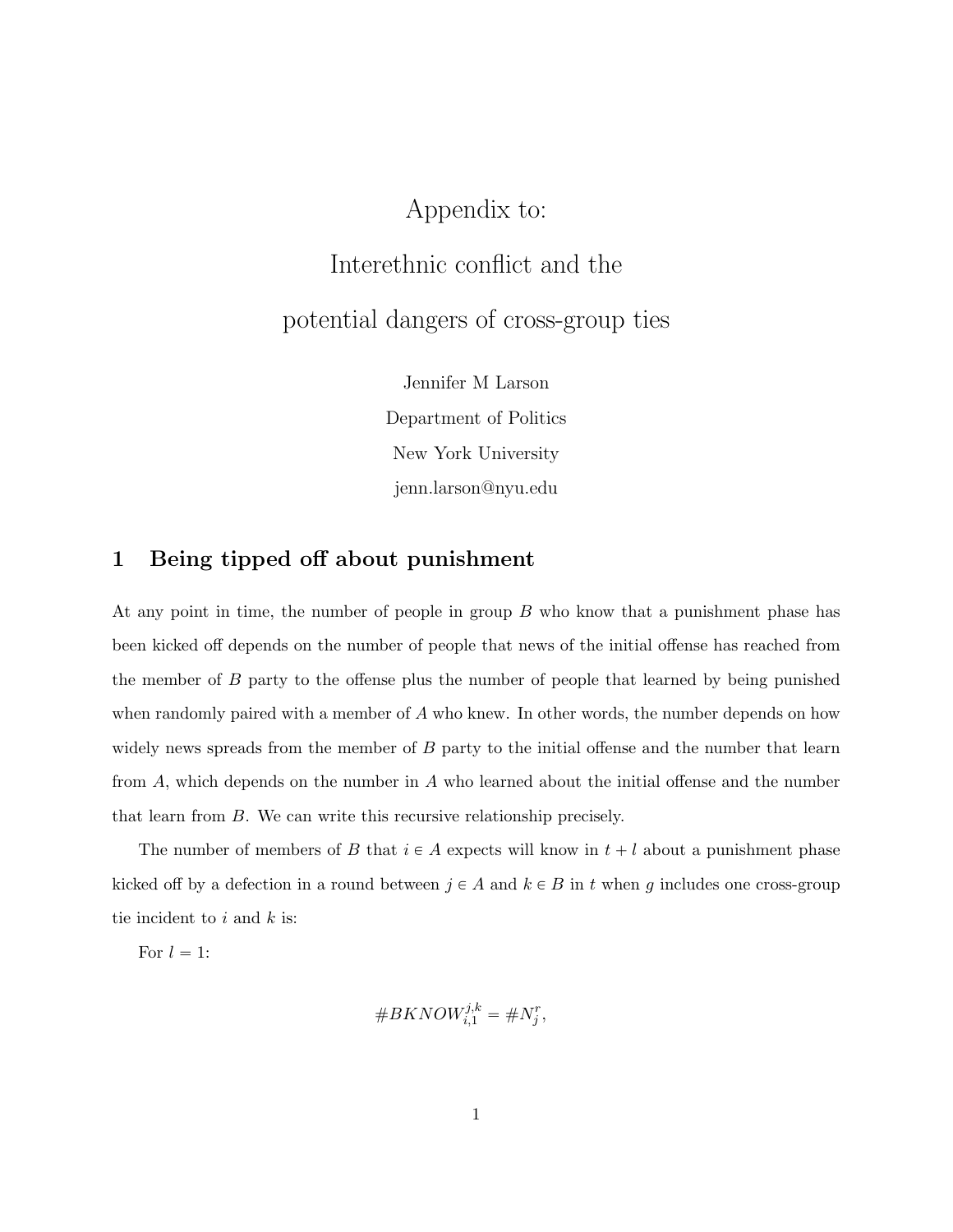and for  $1 < l \leqslant T$  :

$$
\#BKNOW^{j,k}_{i,l} = \underset{b_1,\ldots,b_{l-1}}{\mathbb{E}} \# \left[ N_j^{lr} \cup \left[ \bigcup_{m \in b_1} N_m^{(l-1)r} \right] \cup \cdots \cup \left[ \bigcup_{m \in b_{l-1}} N_m^r \right] \right]
$$

where

$$
b_1 \quad \subset B : |b_1| = \#AKNOW_{i,1}^{j,k}
$$

$$
\vdots
$$

$$
b_{l-1} \quad \subset B : |b_{l-1}| = \#AKNOW_{i,l-1}^{j,k},
$$

and, for  $l = 1$ ,

$$
\#AKNON^{j,k}_{i,l} = \#N^r_i
$$

and for  $1 < l \leq T$ :

#AKNOWj,k i,l " E a1,...,al´<sup>1</sup> # « N lr <sup>i</sup> Y « <sup>ď</sup> mPa<sup>1</sup> N pl´1qr m ff Y ¨ ¨ ¨ Y ff <sup>ď</sup> mPal´<sup>1</sup> N r m ffff

where

$$
a_1 \quad \subset A : |b_1| = \# BKNOW_{i,1}^{j,k}
$$
  
\n
$$
\vdots
$$
  
\n
$$
a_{l-1} \quad \subset A : |b_{l-1}| = \# BKNOW_{i,l-1}^{j,k}.
$$

The number of members of B that  $i \in A$  expects will know in  $t + l$  about a punishment phase kicked off by a defection in a round between  $j \in A$  and  $k \in B$  in t when g does not contain a cross-group tie incident to  $i$  and  $k$  is: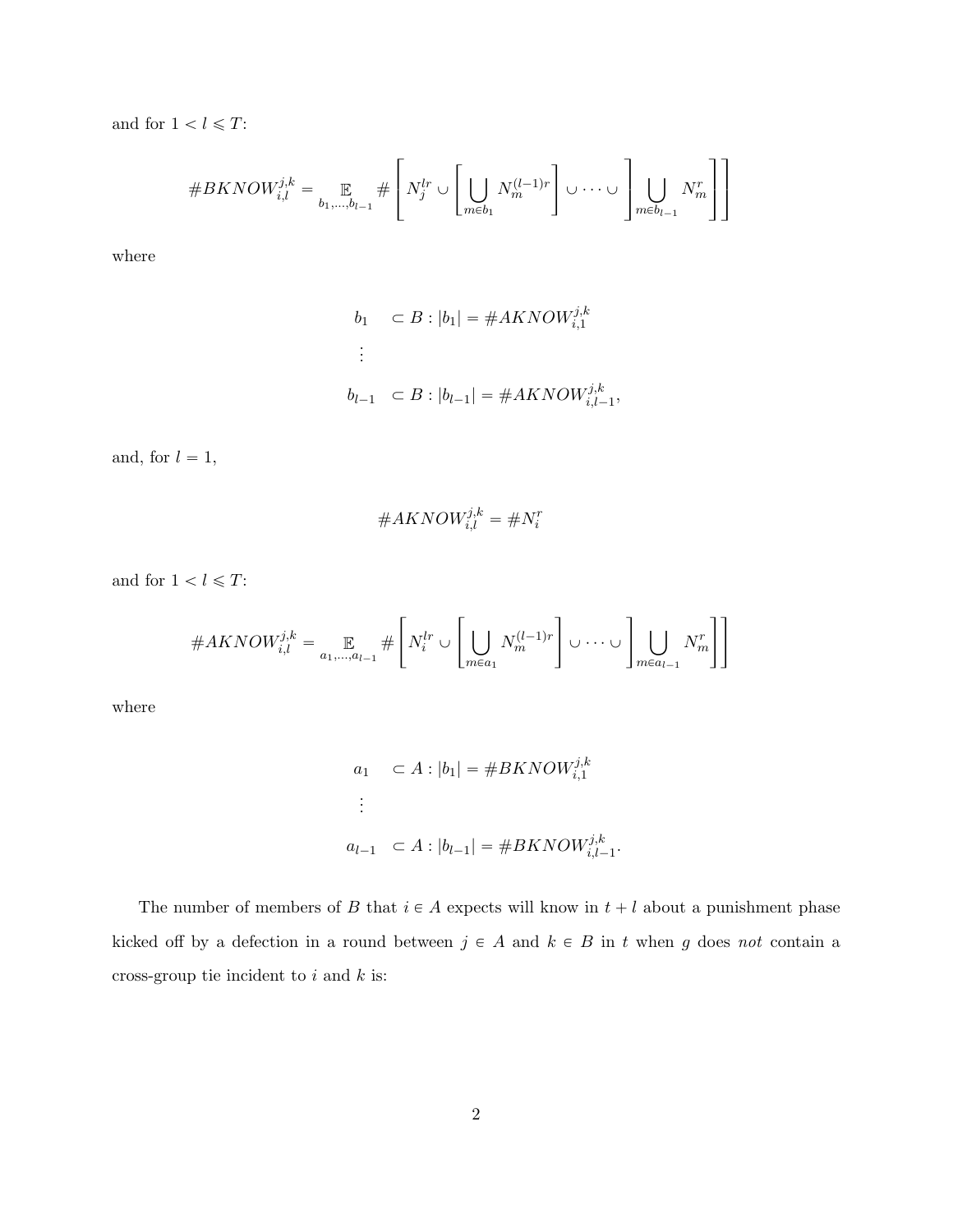For  $l = 1$ :

$$
\#BKNOW^{j,k}_{i,1} = \# \overline{N}_B^r,
$$

and for  $1 < l \leqslant T$ :

#BKNOWj,k i,l " E b1,...,bl´<sup>1</sup> # » –<sup>N</sup> lr <sup>B</sup> Y « <sup>ď</sup> mPb<sup>1</sup> N pl´1qr m ff Y ¨ ¨ ¨ Y fi fl mPbl´<sup>1</sup> N r m fi fl fi fl

where

$$
b_1 \quad \subset B : |b_1| = \#AKNOW_{i,1}^{j,k}
$$
\n
$$
\vdots
$$
\n
$$
b_{l-1} \quad \subset B : |b_{l-1}| = \#AKNOW_{i,l-1}^{j,k},
$$

and, for  $l = 1$ ,

$$
\#AKNON^{j,k}_{i,l} = \#N_i^r
$$

and for  $1 < l \leq T$ :

#AKNOWj,k i,l " E a1,...,al´<sup>1</sup> # « N lr <sup>i</sup> Y « <sup>ď</sup> mPa<sup>1</sup> N pl´1qr m ff Y ¨ ¨ ¨ Y ff <sup>ď</sup> mPal´<sup>1</sup> N r m ffff

where

$$
a_1 \quad \subset A : |b_1| = \# BKNOW_{i,1}^{j,k}
$$
  
\n
$$
\vdots
$$
  
\n
$$
a_{l-1} \quad \subset A : |b_{l-1}| = \# BKNOW_{i,l-1}^{j,k}.
$$

This set of cumbersome recursive relationships reveal a few simpler relationships. First, when  $i \in A$  and  $k \in B$  are incident to a cross-group tie, i's estimate of the number in B who know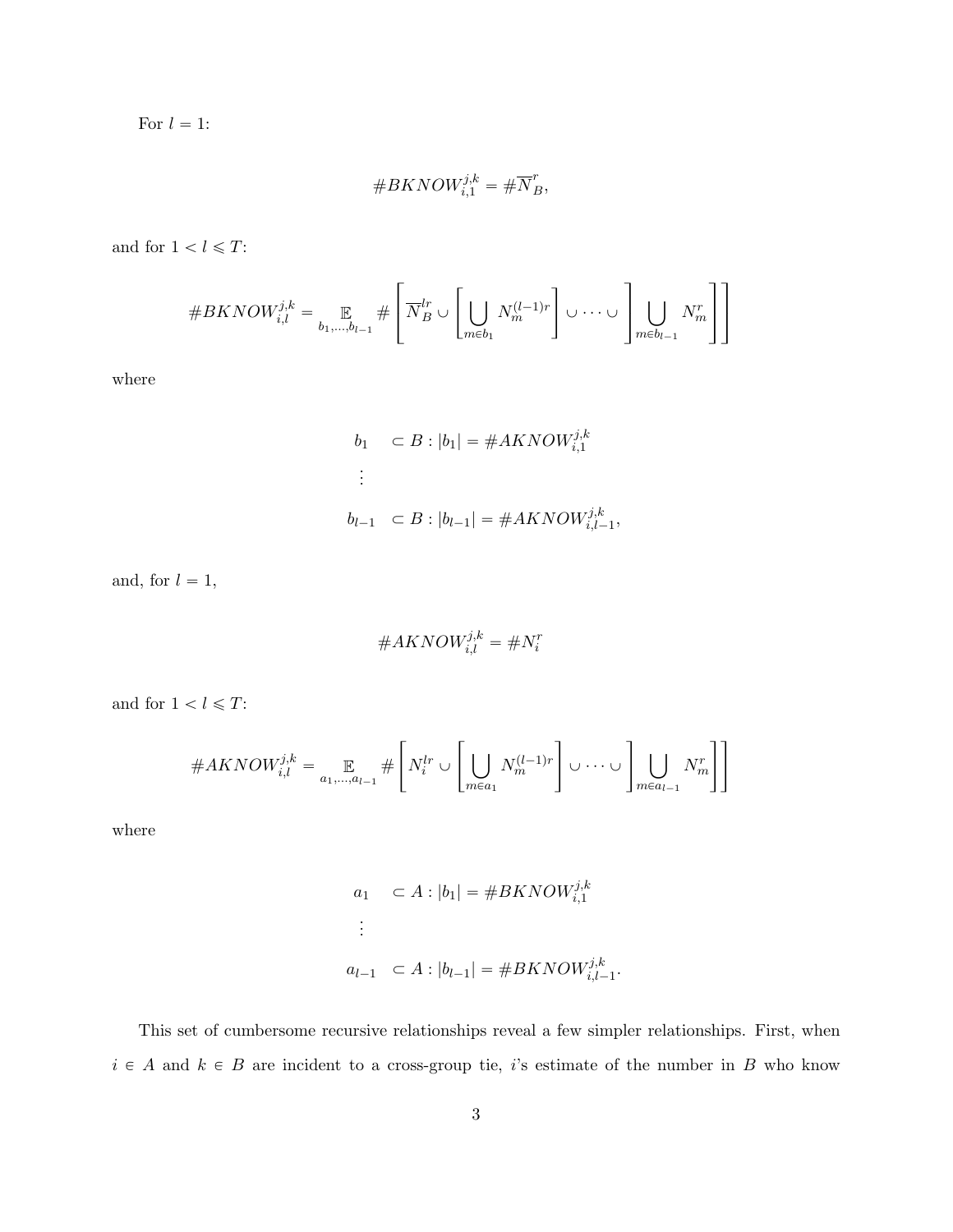changes in only one way:  $i$  uses  $k$ 's precise neighborhood rather than the average neighborhood in B. Second, immediately following the initial cross-group  $D$ , i only must consider the actual or average neighborhood from which the news would spread in B and his own neighborhood in A. More than one round after the initial cross-group D, more and more people will learn through punishing encounters. Third, the more densely connected group  $B$  is, the more quickly everyone will learn. Fourth, the more densely connected group A, the more quickly everyone will learn.

## 2 Proof of Proposition 1

*Proof.* Suppose  $T < \frac{diam_{AB}(g)}{r}$  $\frac{AB(g)}{r}$ . Consider  $\arg \max_{i \in J \cup K} {\min_{j \in J, k \in K} {\{\ell(i,j),\ell(i,k)\}}}$ . Then there exists a member j in the same group as i such that news of a deviation by i in t will not reach j until  $t + (\max_{i\in J\cup K} {\min_{j\in J, k\in K} {\{\ell(i,j),\ell(i,k)\}}\}\rangle/r$ , i.e.  $t + (diam_{AB}(g))/r$ . But punishment is supposed to end in  $t + T$ , which by supposition is before j has heard. Therefore everyone knows the correct end time for punishment only if  $T \geq \frac{diam_{AB}(g)}{r}$  $\frac{AB(y)}{r}$ .  $\Box$ 

#### Proof of Proposition 2

*Proof.* Without loss of generality, consider an individual in group  $A, i \in A$ . Individual i can deviate from  $\sigma^{NWSPIR}$  in two ways: (1) he can play D when he believes the two groups are in a state of cooperation, and  $(2)$  he can play C when he knows the two groups are in a state of punishment. Consider a deviation according to (1). Deviating yields

$$
\alpha + \sum_{l=1}^{T} \delta^l \left[ 0 + \alpha \left[ \frac{\#B - \# BK NOW_l^i}{\#B} \right] \right] + \sum_{m=T+1}^{\infty} \delta^m
$$

while complying yields

$$
1+\sum_{l=1}^\infty \delta^l.
$$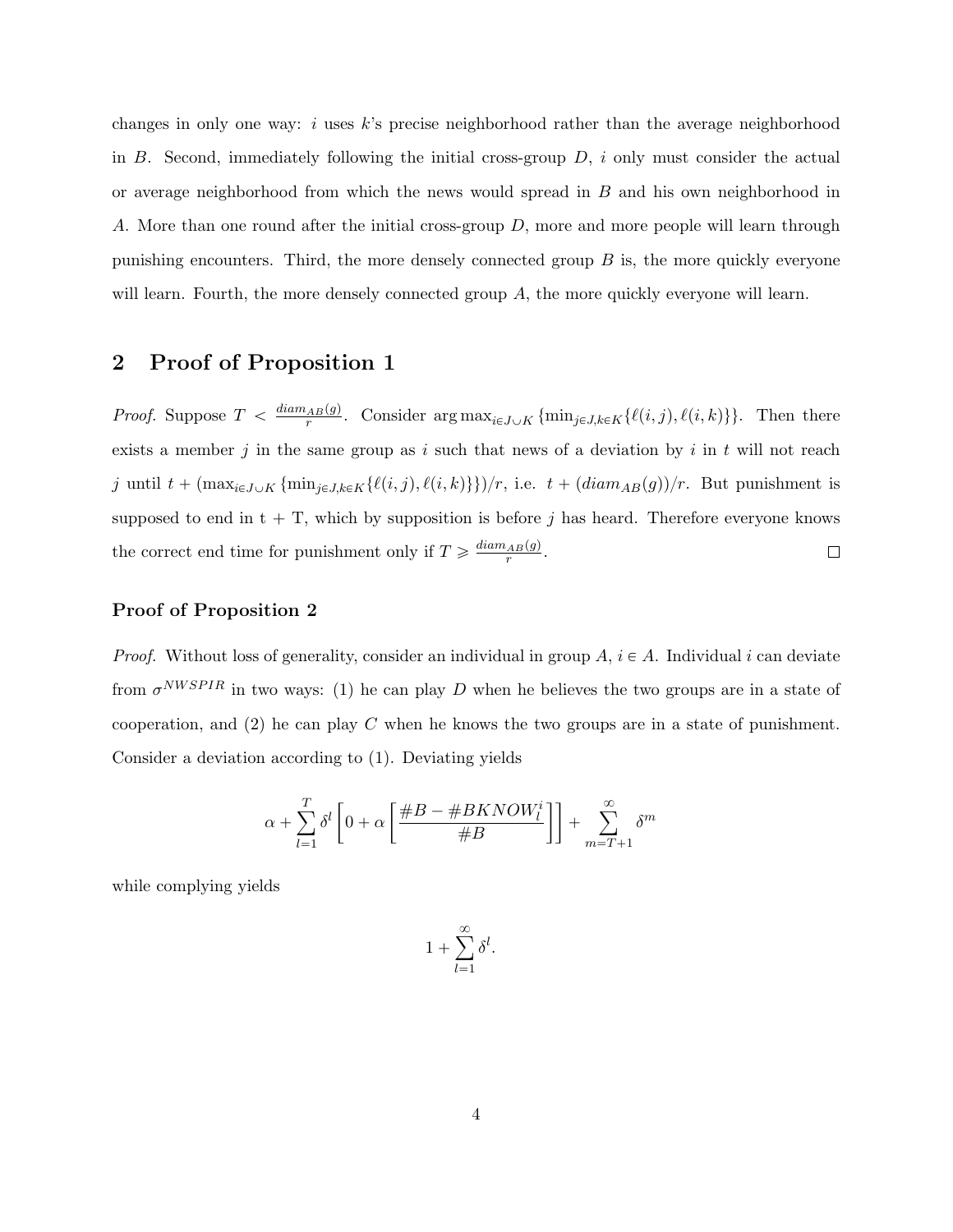Complying is preferable to deviating iff

$$
\alpha - 1 \leqslant \sum_{l=1}^{T} \delta^l \left[ 1 - \alpha \left[ \frac{\#B - \# BKNOW_l^i}{\#B} \right] \right].
$$

The same holds for  $i \in B$ :

$$
\alpha - 1 \leqslant \sum_{l=1}^{T} \delta^l \left[ 1 - \alpha \left[ \frac{\#A - \#AKNOW_l^i}{\#A} \right] \right].
$$

Consider a deviation according to (2) by  $i \in A$ . If the network were complete, this deviation would be trivially not preferred. Deviating would guarantee a loss of  $\beta$  while complying would earn 0, making complying always better. When networks are incomplete, however, it is possible that if a player expects that very few others know yet, he may prefer to play C hoping to earn 1, and then hope that by not participating in punishment he allowed the number who still don't know in the other group to remain high so he could earn  $\alpha$  the next round. This is an unlikely but possible scenario for very sparse networks. Suppose  $i$  thinks the cross-group defection that sparked punishment happened d periods ago. Deviating would offer a mix of 1 and  $-\beta$ , complying would offer a mix of  $\alpha$  and 0, with the mix determined by the number in B who know and do not know that the groups are in a state of punishment in  $t + d$ . For the rest of the punishment phase, the difference between complying and deviating depends on the expected number of out-group members who would have known about the state of punishment but will not due to the deviation. Call  $\Delta \# BKNOW_l^{-i}$  the difference between the number in B who would know that the groups are in the state of punishment in  $t + l$  if i participates in punishment in t and the number in B who would know if i does not participate in punishment in  $t$ . Then complying is preferred to deviating iff

$$
(\alpha-1)\left(\frac{\#B-\#BKNOW_d^i}{\#B}\right)+\beta\left(\frac{\#BKNOW_d^i}{\#B}\right)\geqslant \sum_{l=1}^{T-d}\delta^l\alpha\left[\frac{\Delta\#BKNOW_l^{-i}}{\#B}\right]
$$